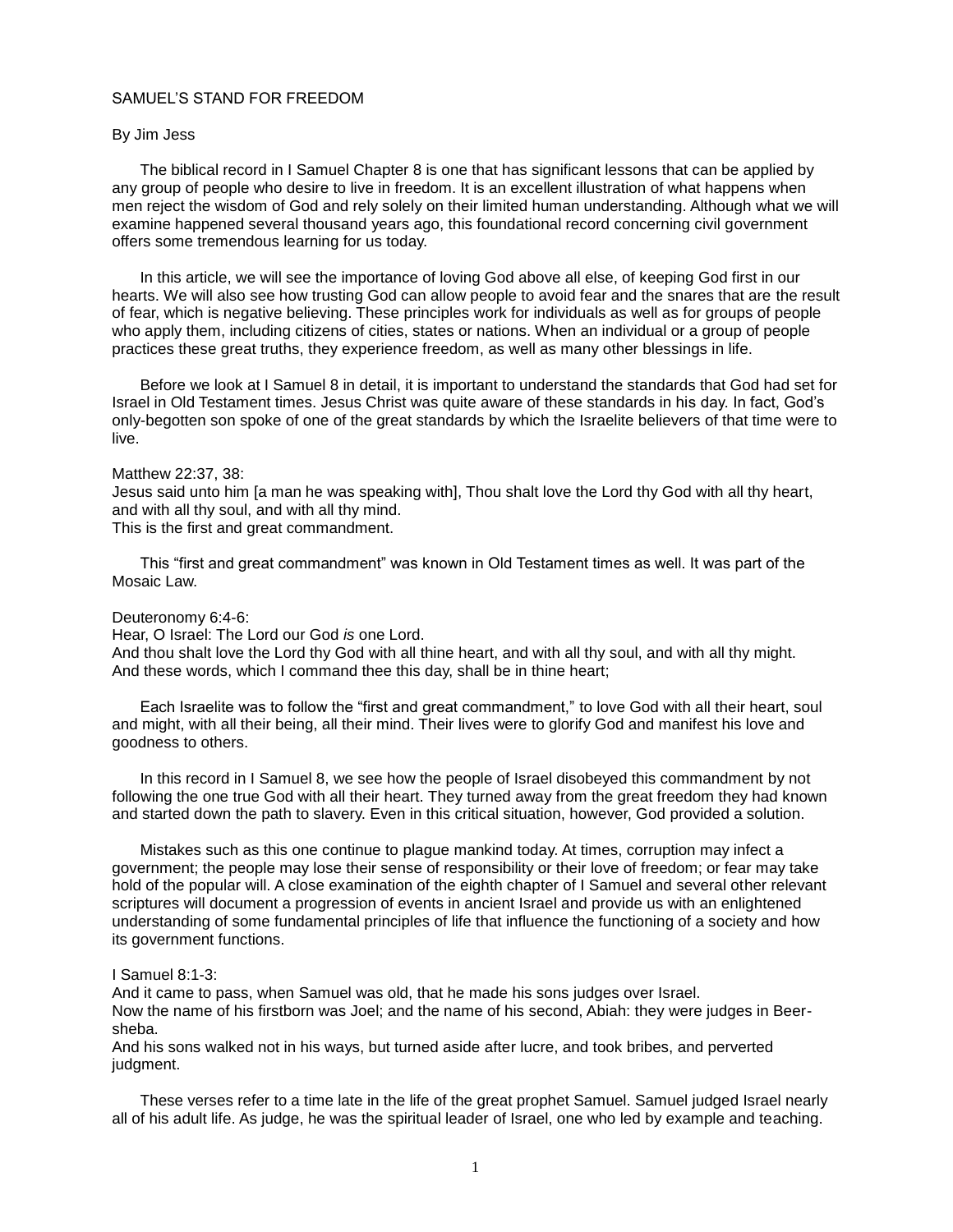As the acknowledged spiritual leader, he also held governmental authority. (Most of the governmental authority exercised in Israel at this time was of a local nature. Elders administered tribal government in cities and towns.)

Samuel was God's spokesman for his time. But his sons, who also held governmental responsibility, "walked not in his ways." There was corruption in the government because his sons took bribes.

The leaders of Israel in Samuel's time demanded a change. They were angry with the corruption they saw in their government and wanted a change in their governing institutions.

### I Samuel 8:4, 5:

Then all the elders of Israel gathered themselves together, and came to Samuel unto Ramah, And said unto him, Behold, thou art old, and thy sons walk not in thy ways: now make us a king to judge us like all the nations.

It seems odd that the elders did not ask Samuel to simply remove his sons from positions of authority and appoint others who would serve uprightly. They had their reasons for this request, as we shall see later. In this instance, they used the corruption as an excuse to fundamentally change their governmental institutions. Israel had a system of tribal government, in which elders administered local government and a spiritual leader provided leadership for the entire nation. But now the elders sought to lodge the authority of government in a monarchy headed by a king. Under a king, individuals and the tribes would have less power, because the king would be free to exercise authority in local matters – as well as in national matters – as he so chose. The tribes would also have less power because the king would have the major responsibility for military affairs and national defense. Tribal governments would still handle most local governmental affairs, but the Bible does not record that the elders requested any specific limits to the authority of the king in local matters.

From a human standpoint this progression of events is understandable: everybody else had a king. But more disturbing was the elders' rejection of God's will for how Israel was to function as a nation of God's chosen people. The mind-set of the elders of Israel was rather upsetting to Samuel. He recognized the beauty of how God had watched over Israel, and how the children of Israel were free to serve God. He knew that life would be different under a king. And God told Samuel what to say to the people in order to give them the opportunity to reconsider what they were requesting.

Samuel prayed to God, and God told him: "Hearken unto the voice of the people in all that they say unto thee: for they have not rejected thee, but they have rejected me, that I should not reign over them." (Verse 7)

The people had broken the first and great commandment: they failed to love God with all their heart, soul, mind, and strength. They failed to keep God first, and rejected Him for a worldly institution, a king. But it would be some time before Samuel would actually confront them on this matter. At this point, he proceeded to convince them that a king would bring oppression and economic burdens. What Samuel said would happen under a king came to pass, because God had shown him what would occur. God told Samuel to "protest solemnly unto them, and shew them the manner of the king that shall reign over them." (Verse 9)

#### Verses 10-18:

And Samuel told all the words of the Lord unto the people that asked of him a king. And he said, This will be the manner of the king that shall reign over you: He will take your sons, and appoint *them* for himself, for his chariots, and *to be* his horsemen; and *some* shall run before his chariots. And he will appoint him captains over thousands, and captains over fifties; and *will set them* to ear his ground, and to reap his harvest, and to make his instruments of war, and instruments of his chariots. And he will take your daughters *to be* confectionaries, and *to be* cooks, and *to be* bakers. And he will take your fields, and your vineyards, and your oliveyards, *even* the best *of them*, and give *them* to his servants.

And he will take the tenth of your seed, and of your vineyards, and give to his officers, and to his servants. And he will take your menservants, and your maidservants, and your goodliest young men, and your asses, and put *them* to his work.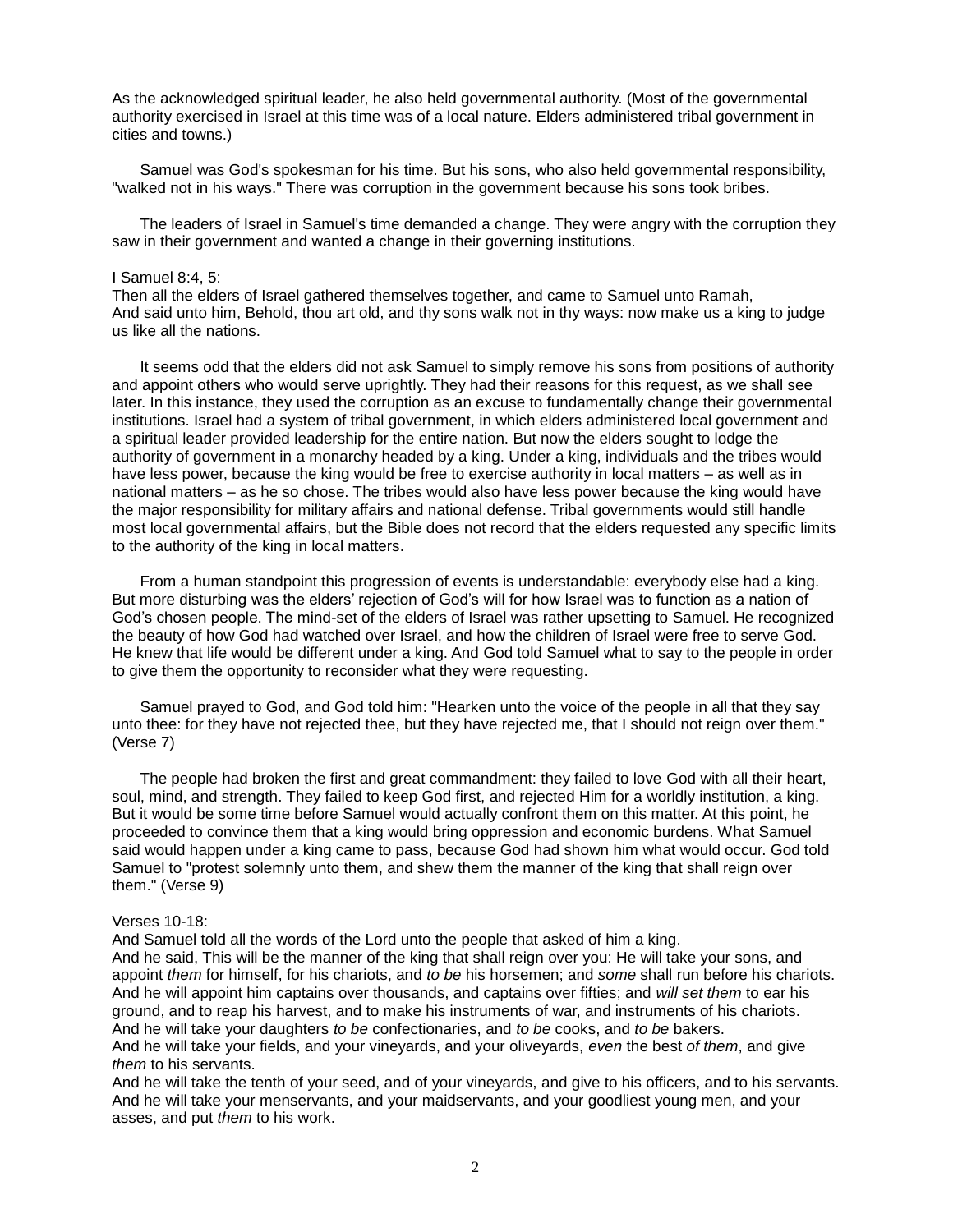He will take the tenth of your sheep: and ye shall be his servants. And ye shall cry out in that day because of your king which ye shall have chosen you; and the Lord will not hear you in that day.

Samuel told the people everything God had told him to tell them. Notice that instead of an individual having first claim to the control of his property and the fruits of his labor, the king would have first claim to everything, because he could take "the best of them."

True justice and sound ethics demand that a citizen have control over the fruits of his labor. However, if citizens consent to allow their government to use a portion of the fruits of their labor, such as taxes, to promote the common welfare and provide certain services to the society, then an agreement by the freewill consent of the citizens exists. Monarchies are not well known for the protection of the rights of the individual, and they have been quite oppressive at times. The key is that the people should consent or agree that their government should act on their behalf with the good of the community in mind.

Sadly, the people of Israel were blind to Samuel's warnings. Obviously, they wanted a monarch, a king, to make decisions for them, to be responsible for the army and for protecting them. They did not realize or understand that the rule of a king would at times interfere with their otherwise unencumbered service to the one true God, nor did they consider that God had the ability to protect them without a king.

# Verses 19, 20:

Nevertheless the people refused to obey the voice of Samuel; and they said, Nay; but we will have a king over us;

That we also may be like all the nations; and that our king may judge us, and go out before us, and fight our battles.

This is another indication that the people's focus was not on serving God and living under His divine rule. Their attention was focused on a human institution that they felt would accomplish something for them. In situations in the past, when the children of Israel had needed help, God had met their need, even in military conflicts. Both Moses and Joshua, in carrying out God's guidance, had led the Israelites to military victory.

# Exodus 14:13, 14, 24, 25:

And Moses said unto the people, Fear ye not, stand still, and see the salvation of the Lord, which he will shew to you to day: for the Egyptians whom ye have seen to day, ye shall see them again no more for ever.

The Lord shall fight for you, and ye shall hold your peace.

And it came to pass, that in the morning watch the Lord looked unto the host of the Egyptians through the pillar of fire and of the cloud, and troubled the host of the Egyptians,

And took off their chariot wheels, that they drave them heavily: so that the Egyptians said, Let us flee from the face of Israel; for the Lord fighteth for them against the Egyptians.

# Joshua 10:13b, 14:

So the sun stood still in the midst of heaven, and hasted not to go down about a whole day. And there was no day like that before it or after it, that the Lord hearkened unto the voice of a man: for the Lord fought for Israel.

Joshua 10:40-42:

So Joshua smote all the country of the hills, and of the south, and of the vale, and of the springs, and all their kings...

And Joshua smote them from Kadesh-barnea even unto Gaza, and all the country of Goshen, even unto Gibeon.

And all these kings and their land did Joshua take at one time, because the Lord God of Israel fought for Israel.

In these instances, God fought Israel's battles and the children of Israel were victorious. But the people wanted a king to do this instead. The people in I Samuel 8 rejected God's goodness and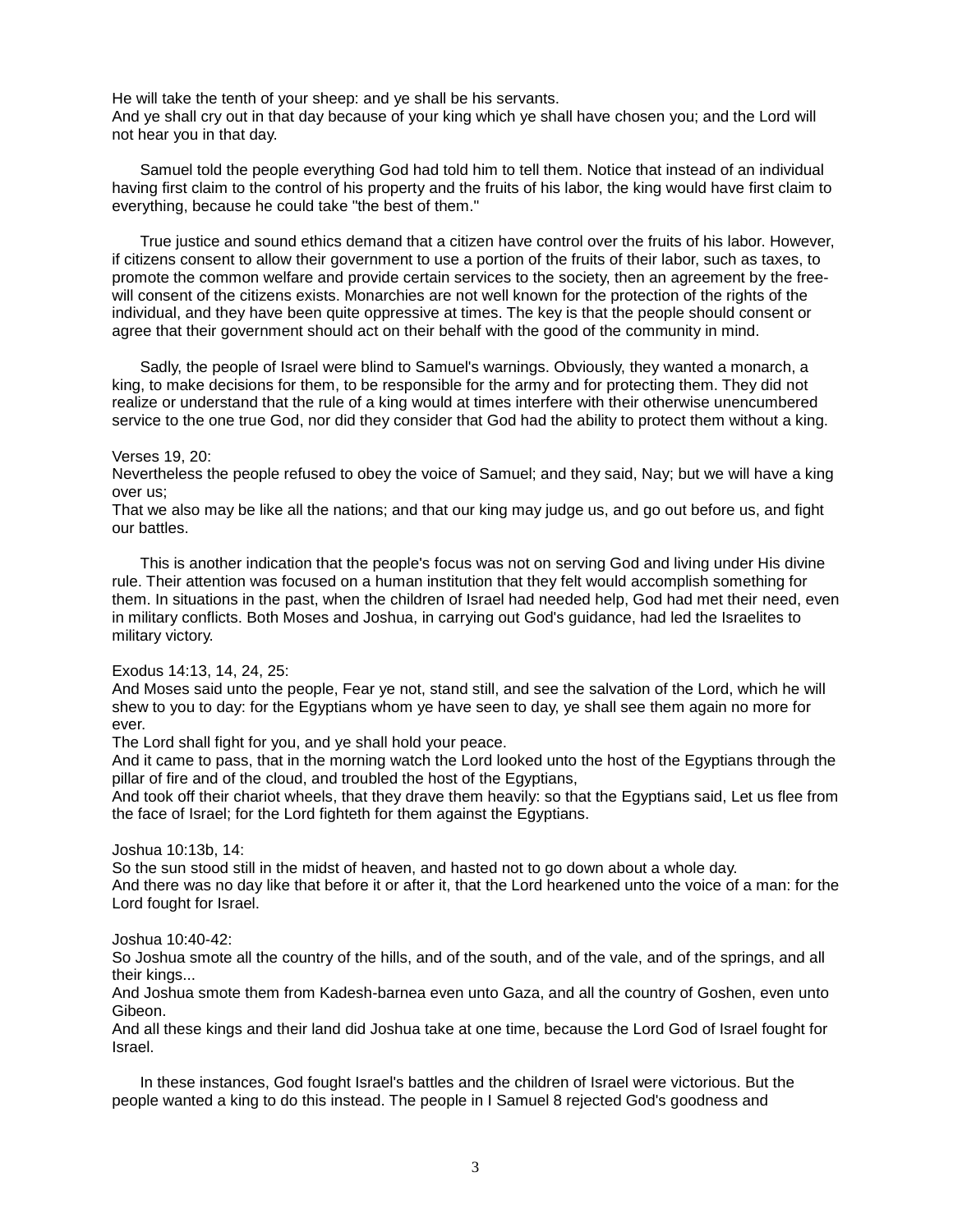protection and desired a human institution, a king. They must have been convinced that a man could do a better job than God.

The Bible teaches that the worship of other gods is idolatry. In this record, the people turned away from the true God, but they were not yet to the point of following other gods. In fact, in the law, Moses had written by revelation several centuries earlier of this exact event in Israel's development, and God had provided a pathway of deliverance for His people so they could continue to serve Him. God's solution required the king to walk with God according to His laws. It may not have been the freest course of action for the people, but it provided a method for training and nurturing godly leadership so men who would love, respect and follow God and His Word could continue to lead God's people.

#### Deuteronomy 17:14-20:

When thou art come into the land which the Lord thy God giveth thee, and shalt possess it, and shalt dwell therein, and shalt say, I will set a king over me, like as all the nations that *are* about me; Thou shalt in any wise set *him* king over thee, whom the Lord thy God shall choose: *one* from among thy brethren shalt thou set king over thee: thou mayest not set a stranger over thee, which is not thy brother. But he shall not multiply horses to himself, nor cause the people to return to Egypt, to the end that he should multiply horses: forasmuch as the Lord hath said unto you, Ye shall henceforth return no more that way.

Neither shall he multiply wives to himself, that his heart turn not away: neither shall he greatly multiply to himself silver and gold.

And it shall be, when he sitteth upon the throne of his kingdom, that he shall write him a copy of this law in a book out of *that which is* before the priests the Levites:

And it shall be with him, and he shall read therein all the days of his life: that he may learn to fear the Lord his God, to keep all the words of this law and these statutes, to do them:

That his heart be not lifted up above his brethren, and that he turn not aside from the commandment, *to* the right hand, or *to* the left: to the end that he may prolong *his* days in his kingdom, he, and his children, in the midst of Israel.

This section of the law, this "law of the kings," had been given to Moses some 400 years before the time of Samuel. God knew what would occur and had provided for the situation. Under God's law for kings, the king and the people could continue to love and serve God unencumbered.

So what action did Samuel take to uphold God's purposes and will in the midst of a critical and defining moment for Israel?

### I Samuel 8:21, 22:

And Samuel heard all the words of the people, and he rehearsed them in the ears of the Lord. And the Lord said to Samuel, Hearken unto their voice, and make them a king. And Samuel said unto the men of Israel, Go ye every man unto his city.

After this, a number of events took place. First of all, God brought together Samuel and Saul, the young man whom God had chosen to be king. Then Samuel anointed Saul to be king. In I Samuel chapter 10, Samuel called the people together and presented Saul to them as their king. It is interesting to note that Samuel opened this gathering with these introductory remarks:

#### I Samuel 10:18, 19:

...Thus saith the Lord God of Israel, I brought up Israel out of Egypt, and delivered you out of the hand of the Egyptians, and out of the hand of all kingdoms, *and* of them that oppressed you: And ye have this day rejected your God, who himself saved you out of all your adversities and your tribulations; and ye have said unto him, *Nay*, but set a king over us...

Some time later, after Saul had led Israel to a military victory over the Ammonites, Samuel called the people together again. The Bible says in I Samuel 11:15 that the people "made Saul king before the Lord." One wonders if they felt that Samuel's previous anointing, which was by God's revelation, was not sufficient to designate Saul to be king. In the very next chapter, the Scripture explains that Samuel spoke to the people and recounted some of the history of God's deliverance of Israel. Then he addressed the motive behind their request for a king.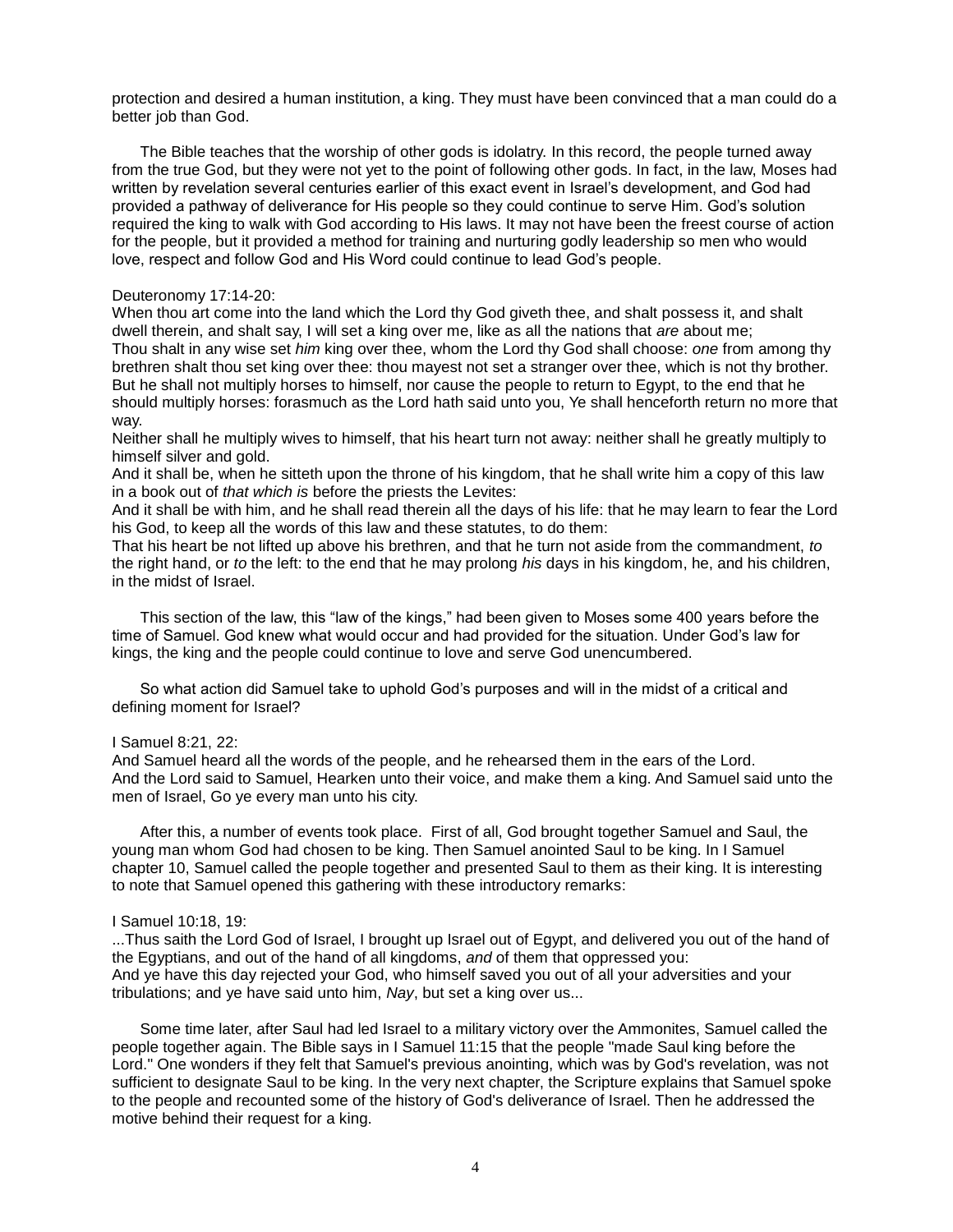#### I Samuel 12:12:

And when ye saw that Nahash the king of the children of Ammon came against you, ye said unto me, Nay; but a king shall reign over us: when the Lord your God *was* your king.

Nahash was the king who led the army that Saul and the children of Israel had just defeated. But it was the fear of Nahash and his army that had motivated the elders in I Samuel 8 to ask for a king. They wanted a king to lead them into battle because they were full of fear. It would be safe to say that if idolatry had not so influenced the people of Israel, they would not have had such fear in the first place. The Old Testament records that idolatry dominated much of Israel's history. Even in the time of Samuel, the people were seduced by the false gods of the people of other nations who lived nearby.

Idolatry builds spiritual weakness due to dependence on false gods. A mind filled with idolatrous thoughts is not a mind with the peace of God or a mind that believes His Word. Fear, which is Satan's greatest weapon, defeats God's promises for His people. Fear can cause people to be deceived. Idolatry breeds and incubates fear.

#### Proverbs 29:25:

The fear of man bringeth a snare: but whoso putteth his trust in the Lord shall be safe.

The children of Israel, because of their fear, had become ensnared. Because of fear, they bartered their freedom for the security they felt a king would offer them. But all they got, in reality, was more bondage in the form of serving a king, rather than God. They had a degree of freedom, but they could have lived in greater freedom without a king.

Fear can grip an individual; it can captivate and bind him. It can also affect a group of people, even an entire city or nation. The Book of Jeremiah contains an incredible record about Damascus, a great city of antiquity.

#### Jeremiah 49:24:

Damascus is waxed feeble, *and* turneth herself to flee, and fear hath seized on *her*: anguish and sorrows have taken her, as a woman in travail.

This entire city was "seized" by fear. Things like this still happen today, even in the United States of America. The media, for instance, keeps up a steady "drumbeat" about economic hardships, recessions, wars, disease, violent acts, etc., with the added dimension of trying to make anyone who is not in some hardship feel badly. All of these evil reports breed fear and are designed by Satan, the god of this world, to burden the minds of Christian believers and unbelievers alike in order to encourage negative thinking.

The children of Israel had been captivated by fear, as well. Perhaps they had heard of military victories of invading armies, such as the one commanded by Nahash. But because they had gotten away from trusting God, fear began to eat away at their minds. "Such-and-such a nation has been invaded. We must be next!"

Instead of trusting God, the people sought a worldly solution that they thought was the answer. This is important to understand. God cannot force people to believe His Word or to live in freedom. When people limit God by their thinking, God's hands are tied. He can work within someone else who is believing, but he cannot override the freedom of will of the individual who chooses not to believe. It appears that the only thing the people of Israel were willing to believe for at this point was safety and victory through a king. Freedom requires a responsibility to believe, to make the correct choices and to take the necessary actions to stay free. If people are full of fear, they are already enslaved and will never experience political freedom unless they happen to benefit from someone else's believing.

Samuel had more to say to the children of Israel.

I Samuel 12:13-15: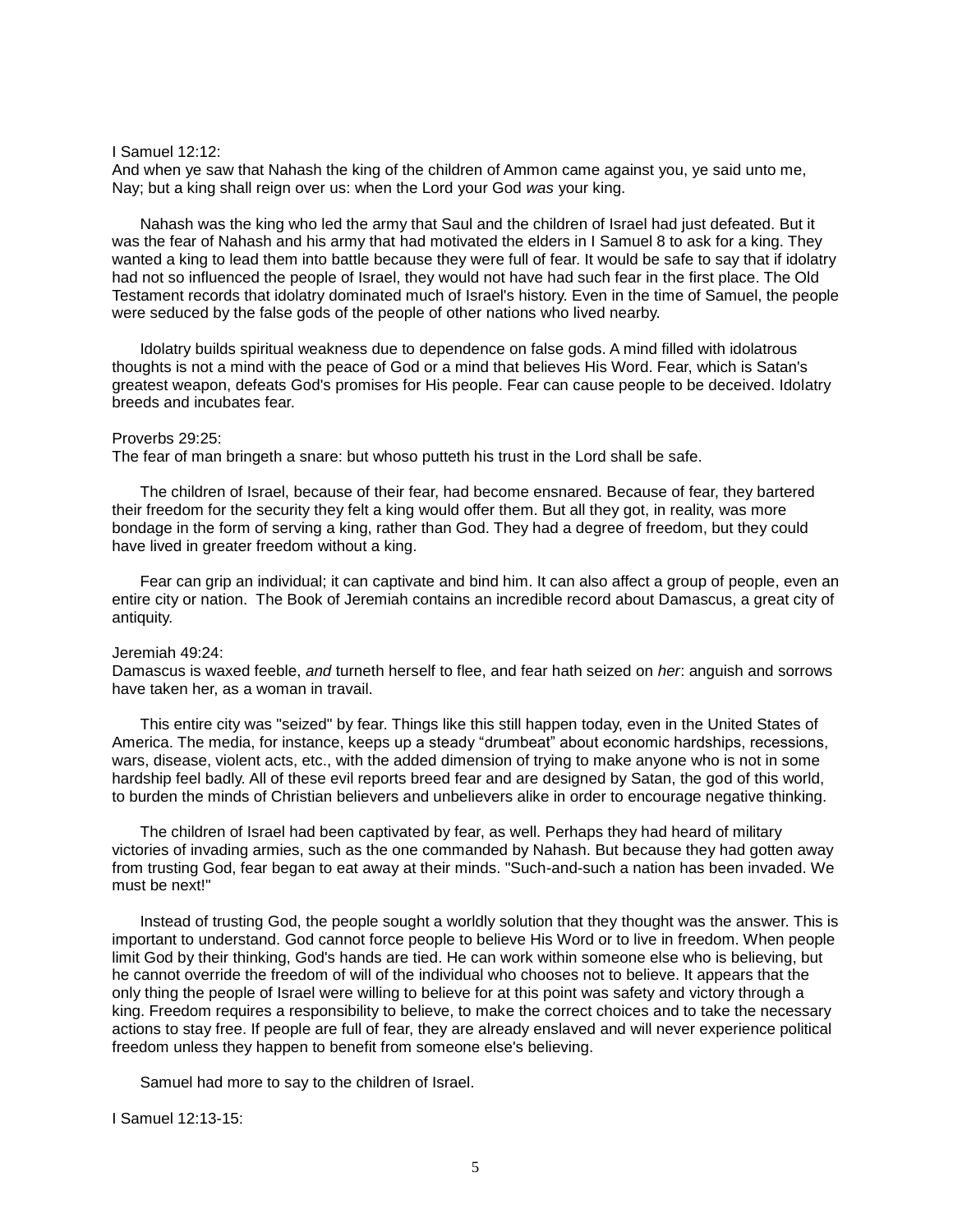Now therefore behold the king whom ye have chosen, *and* whom ye have desired! and, behold, the Lord hath set a king over you.

If ye will fear [respect] the Lord, and serve him, and obey his voice, and not rebel against the commandment of the Lord, then shall both ye and also the king that reigneth over you continue following the Lord your God:

But if ye will not obey the voice of the Lord, but rebel against the commandment of the Lord, then shall the hand of the Lord be against you, as *it was* against your fathers.

In verse 19, the people finally saw the folly of their ways.

# Verse 19:

And all the people said unto Samuel, Pray for thy servants unto the Lord thy God, that we die not: for we have added unto all our sins *this* evil, to ask us a king.

The people finally admitted that it was "evil" to ask for a king when God was supposed to be their ruler. One would think at this point that Samuel would try to persuade the people to forsake the idea of a king and go back to the system of judges. But this was not God's guidance. They had already gone down the road to build a kingdom. Saul's victory over the Ammonites indicated that the people could accomplish certain things under a king.

Samuel gave the children of Israel further guidance.

# Verse 20:

And Samuel said unto the people, Fear not: ye have done all this wickedness: yet turn not aside from following the Lord, but serve the Lord with all your heart;

God was interested in the attitude of the people's hearts. Following the one true God with all their heart was the responsibility of every Israelite. This was what God desired. It did not matter as much to God whether there was a king or not. What mattered to Him was the allegiance of the people's hearts.

#### Verses 21-23:

And turn ye not aside: for *then should ye go* after vain *things*, which cannot profit nor deliver; for they are vain.

For the Lord will not forsake his people for his great name's sake: because it hath pleased the Lord to make you his people.

Moreover as for me, God forbid that I should sin against the Lord in ceasing to pray for you: but I will teach you the good and the right way:

Samuel, the man of God, would continue to teach the people the "good and the right way." And it was clear from the Word that God intended for the king to learn the Scriptures and live according to them. God had provided a plan for success for the man who would lead Israel as king. As long as the people followed God, He could bless them even under the reign of a king. Of course, if the king was a godly man, it would make living under his rule while serving God that much easier.

#### Verse 24:

Only fear [respect, reverence] the Lord, and serve him in truth with all your heart: for consider how great *things* he hath done for you.

For the second time Samuel told the people to serve God with their whole heart. This was God's requirement for His people with a king or without a king. (Note that in Old Testament times, God's people were servants of God, first and foremost. Today, born-again believers are sons of God first, and secondly, servants to their fellow men.) The only thing that would hold the kingdom together would be the people believing this truth and serving God with all their being. If they did not follow the one true God, they would become slaves to another nation because they would not believe to stay free. Samuel mentioned the consequences of unbelief as a final warning.

#### Verse 25:

But if ye shall still do wickedly, ye shall be consumed, both ye and your king.